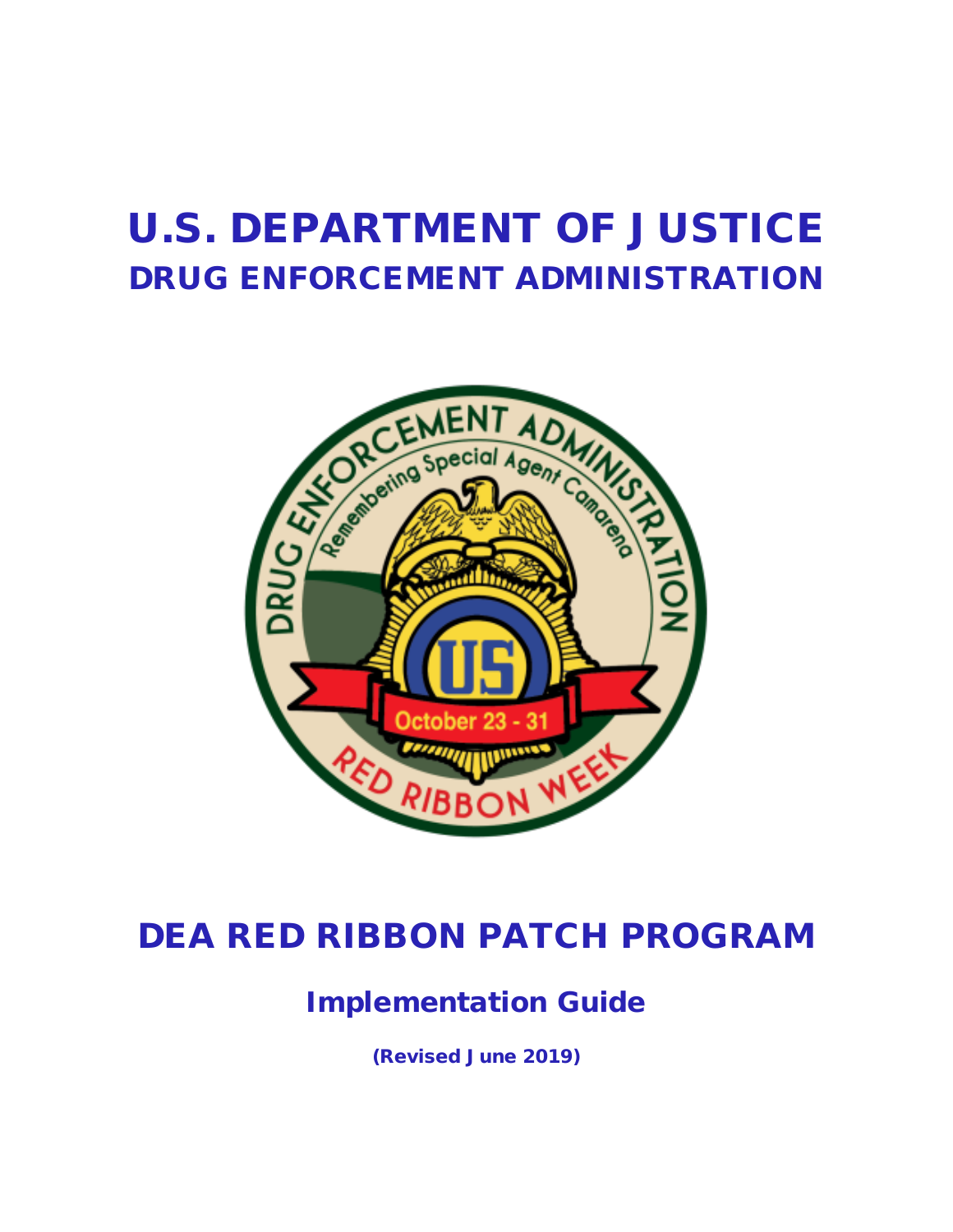

**Legal Disclaimers**

**Disclaimer of Liability:** With respect to materials (e.g., documents, photographs, audio recordings, video recordings, tools, data products, or services) on or available through download from this website, neither the U.S. Government, the Drug Enforcement Administration (DEA), nor any of its employees or contractors make any representations or warranties, express, implied, or statutory, as to the validity, accuracy, completeness, or fitness for a particular purpose; nor represent that use would not infringe privately owned rights; nor assume any liability resulting from the use of such materials and shall in no way be liable for any costs, expenses, claims, or demands arising out of the use of such materials.

**Disclaimer of Endorsement:** Neither the U.S. Government nor the Drug Enforcement Administration (DEA) endorses or recommends any commercial products, processes, or services by trade name, trademark, manufacturer, or otherwise. Reference in DEA materials does not constitute or imply its endorsement, recommendation, or favoring by the U.S. Government or DEA. The views and opinions of authors expressed on DEA websites or in materials available through download from this site do not necessarily state or reflect those of the U.S. Government or DEA, and they may not be used for advertising or product endorsement purposes.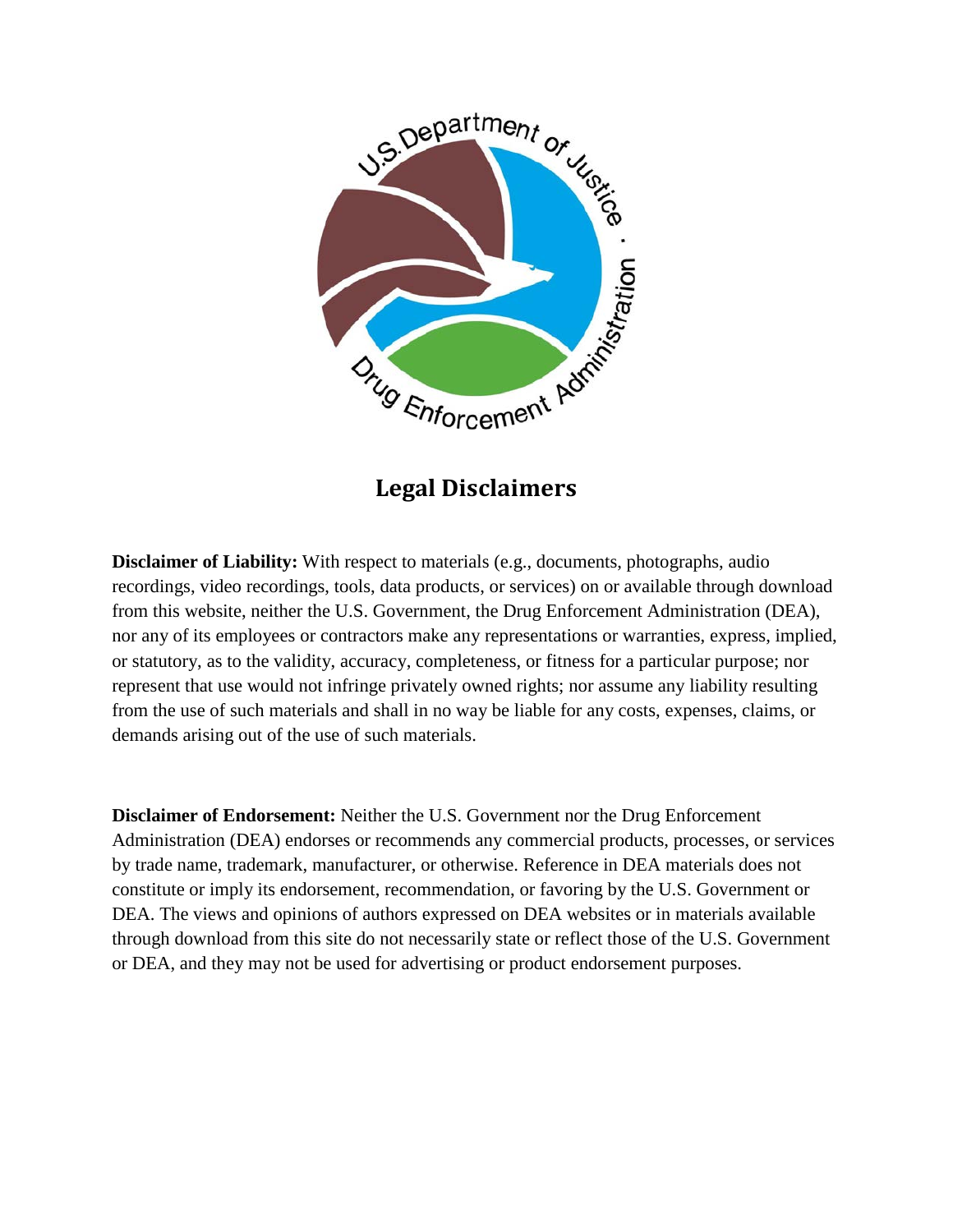## **RED RIBBON PATCH PROGRAM**

#### **Program Overview**

The DEA Red Ribbon Patch Program is designed to provide Boy Scouts and Girl Scouts the opportunity to earn a patch from the Drug Enforcement Administration (DEA) by performing antidrug activities in commemoration of Red Ribbon Week. Furthermore, this initiative seeks to empower young people to create, embrace, and strengthen their drug-free beliefs.



**Scouts taking the DEA Drug-Free Pledge**

**DEA will award a Red Ribbon Patch to qualifying Boy Scouts and Girl Scouts!**

#### **Guiding Principles**

- $\triangleright$  The DEA Red Ribbon Patch Program promotes the delivery of drug-free messages by Boy Scouts and Girls Scouts within local communities.
- $\triangleright$  The DEA Red Ribbon Patch Program incorporates input and direct participation from drug use prevention experts as speakers and presenters in local Red Ribbon Week campaigns.
- $\triangleright$  The DEA Red Ribbon Patch Program inspires grassroots community outreach strategies to reduce prescription drug misuse and illicit drug use among youth.
- $\triangleright$  The DEA Red Ribbon Patch Program keeps the dangers of prescription drug misuse and illicit drug use prominent in the public's mind.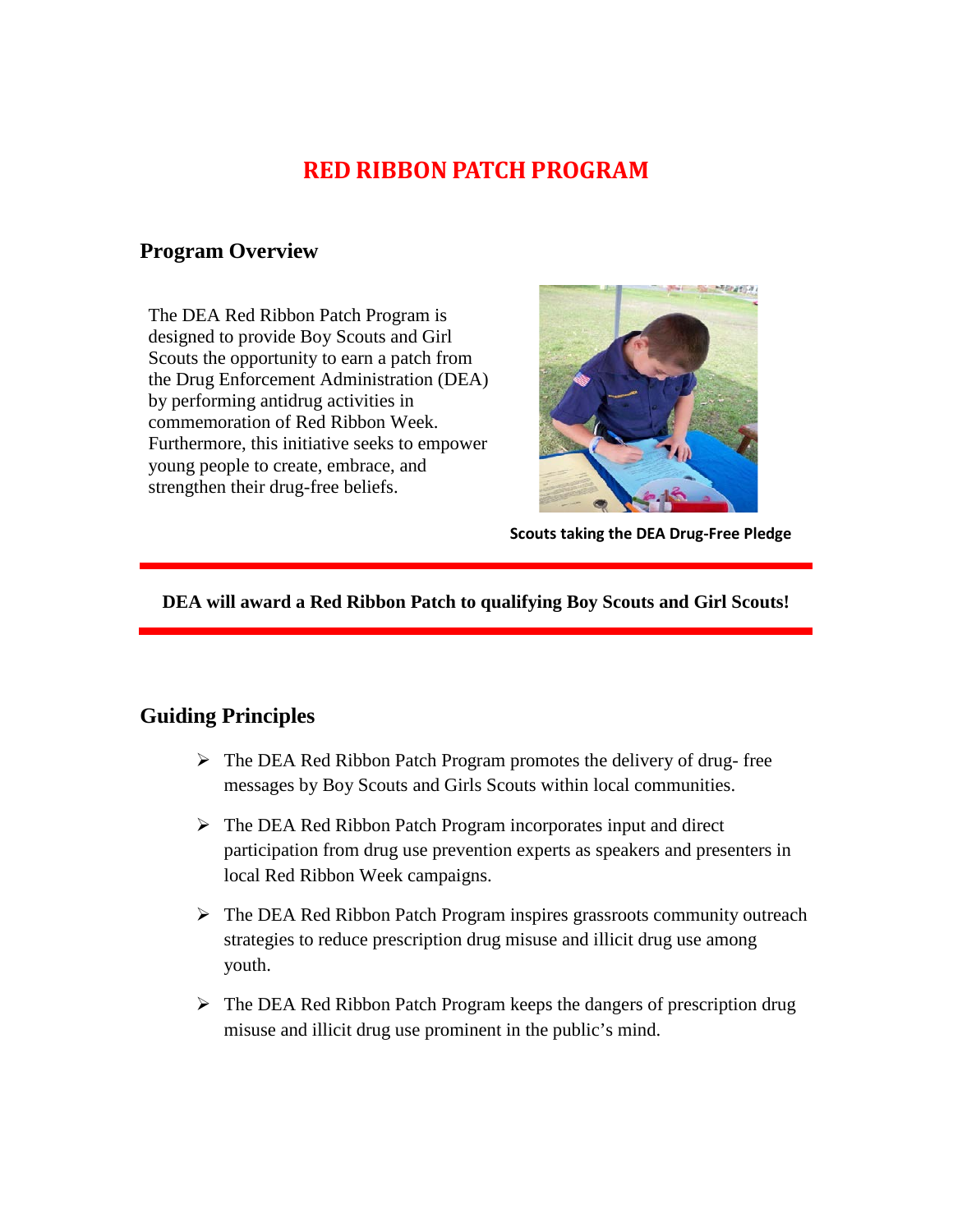### **Program Requirements**

All Boy Scouts and Girl Scouts are eligible to participate in the program. All activities should be completed between *July 1 and November 30*.

#### **To earn the DEA Red Ribbon Week Patch, complete the following**:

- community or school.
- 2. Each scout **must attend** a drug use prevention education session.
- 3. Each scout **must take** the DEA Drug-Free Pledge.
- 4. The scout leader **must submit** the **"Activity Report"** upon completion of program requirements, no later than **November 30.** This form is located on [www.getsmartaboutdrugs.com,](http://www.getsmartaboutdrugs.com/) DEA's website for parents, caregivers, and educators.



*Please do not use a P.O. Box or APO. Mailing address should be a physical location where troops and units can receive patches.*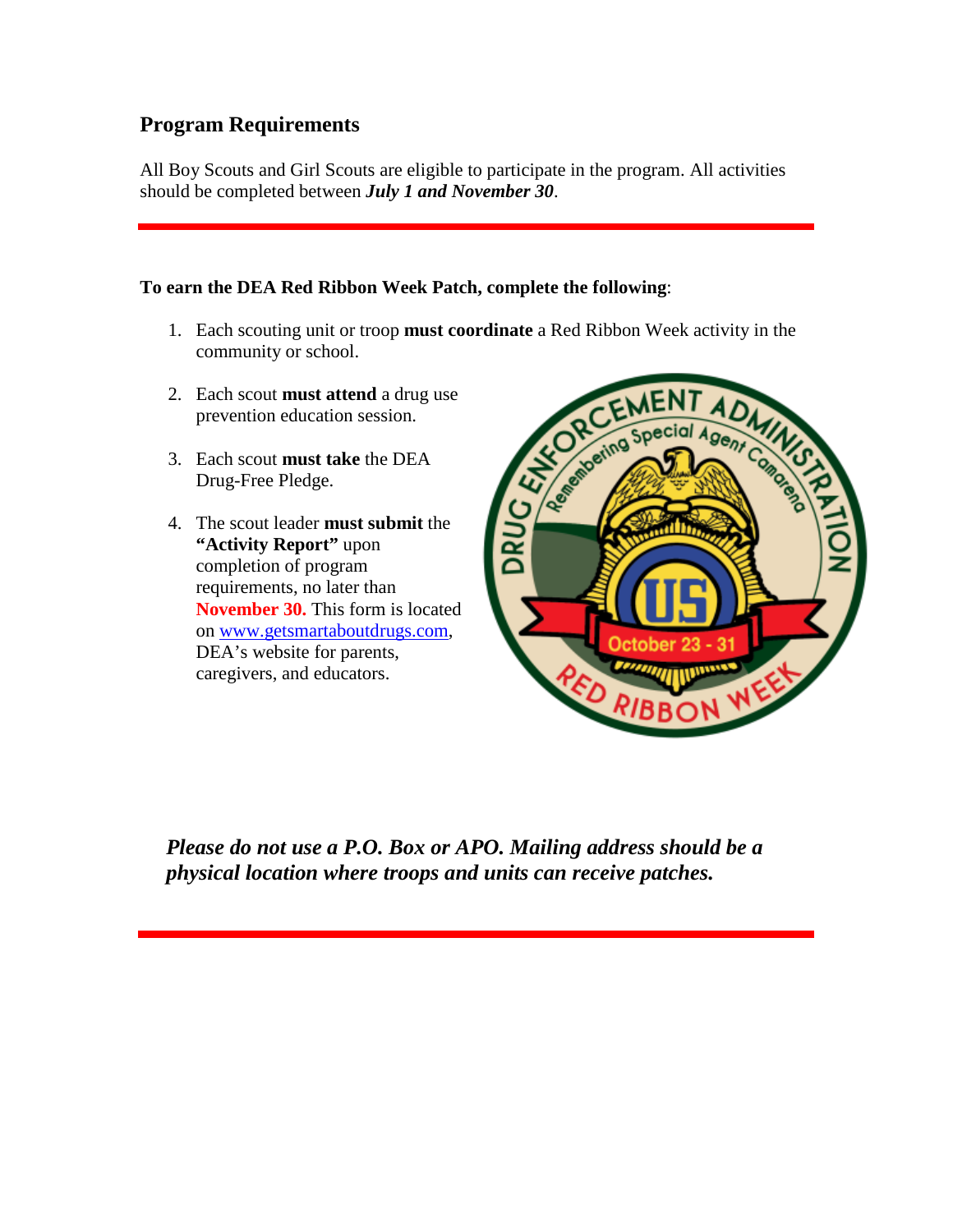## **PLANNING YOUR RED RIBBON EVENT**

#### **The Role of the Scout Leader**

The scout leader provides guidance and direction to their respective Boy Scout or Girl Scout unit or troop. The coordinating activities for the scout leader may include but are not limited to:

- Identify community promotional opportunities to promote the Scout's Red Ribbon Week activity.
- Ensure that scouts take and sign the "Drug Free Pledge."
- Identify a drug use prevention education session for their scout unit or troop to attend.
- Complete and submit the "Activity Report" and request patches for the scouting unit or troop.
- Disseminate patches to the scouts.

## **The Role of the Scout**

As peer leaders in the community, the Boy Scouts and Girl Scouts encourage their peers and local community to promote a lifelong campaign of living drug free. The coordinating activities for the scouts may include but are not limited to:

- Serve as advocates for living free of drugs.
- Inspire other scouts and peers to live healthy lives through their own example.
- Coordinate a Red Ribbon Week activity.
- Participate in a drug use prevention education session.
- Promote a sense of pride in being physically and mentally strong.
- Foster team building by working with peers to successfully organize and promote a Red Ribbon Week activity.

## **The Role of Partner Organizations**

Scouts are encouraged to look within their community for partnerships that may assist with coordination of Red Ribbon Week activities and leverage other potential resources. Partners may include schools, law enforcement, faith-based organizations, rotary clubs, businesses, nonprofit organizations, and community groups. The coordinating activities for partners may include but are not limited to:

- Serve as advocates for living drug free.
- Assist scouting troops to organize Red Ribbon activities.
- Conduct outreach for attendance to Red Ribbon activities as appropriate.
- Provide in-kind contributions such as printing, promotion, and supplies.
- **Purchase ribbons and other giveaways for Red Ribbon activities.**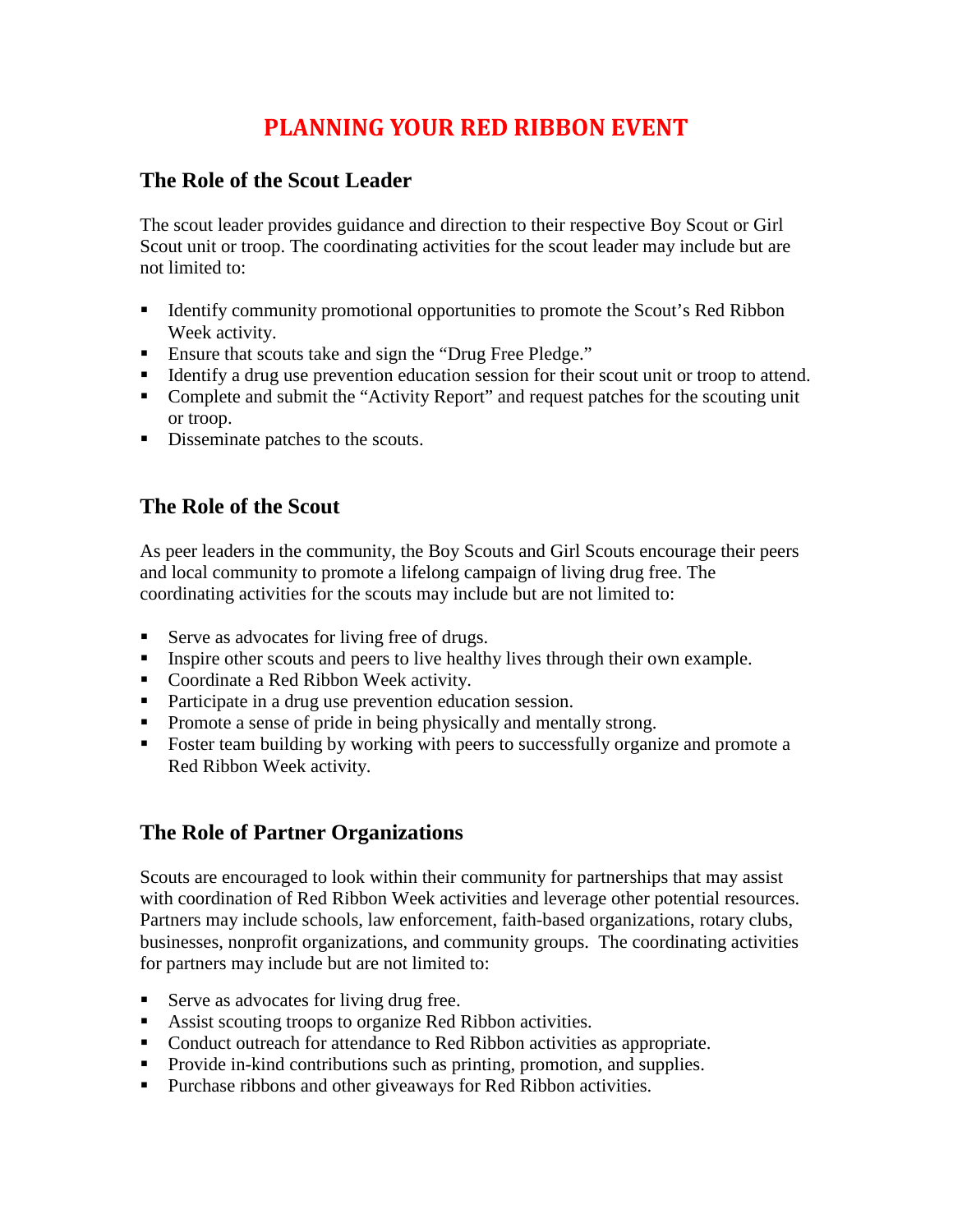- **Foster other relationships and partnerships to broker other resources such as media** coverage, prizes, and other resources.
- Coordinate volunteers and speakers for activities and other future ventures.

### **Potential Partnership Opportunities**

- Faith-based organizations
- Community-based organizations
- Local food banks
- Local government
- Boys and Girls Clubs
- Other Boy Scout and Girl Scout troops
- Civic organizations
- YMCAs
- Police Athletic/Activities Leagues
- Young Marines
- Local community centers
- Schools
- Neighborhood associations
- Drug use prevention coalitions
- Local DEA offices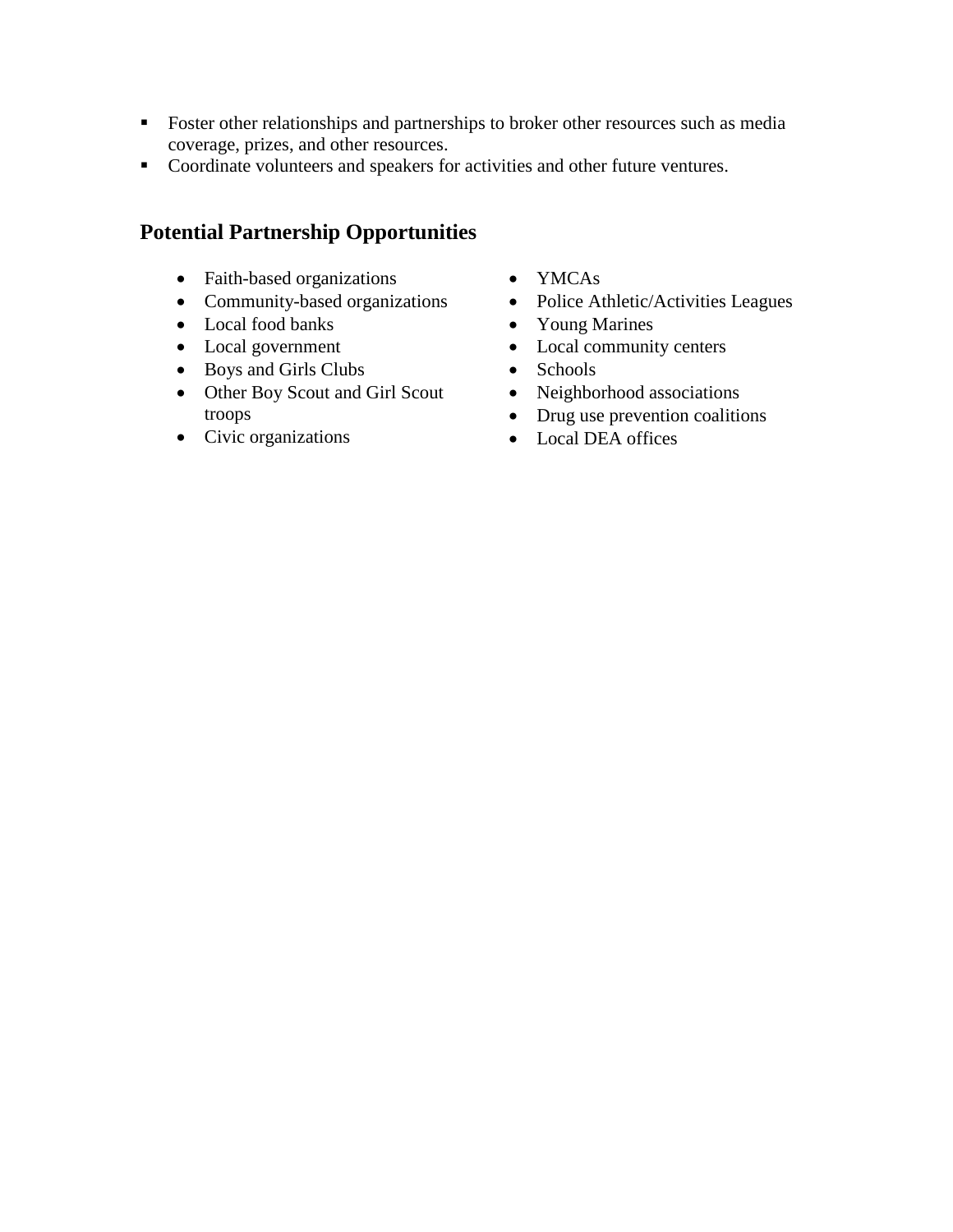## **Drug Use Prevention Activity Ideas**

#### **Below are some ideas for coordinating Red Ribbon activities.**

- 1. Sponsor a Red Ribbon kickoff event releasing only red balloons.
- 2. Coordinate a "Living Drug Free" day at school where everyone wears red and receives a Red Ribbon after reciting the Drug-Free Pledge.
- 3. Create posters/banners with a message about being and staying drug free to hang around the school during Red Ribbon Week (October 23-31).
- 4. Decorate boxes in red paper with drug-free messages to collect food for local food banks.
- 5. Ask the school's principal if you can address the school with a drug-free message or slogan created by you and your troop/scout members during Red Ribbon Week.
- 6. Cosponsor a community event and hand out information on being drug free.



- 7. Have a contest to see who can create the best poster, bookmark, or other work of art with a drug-free message.
- 8. Sponsor a run/walk during Red Ribbon Week; invite your family and friends to participate.
- 9. Have a pep rally promoting being and staying drug free.
- 10. Contact your local media to see if they will provide a free public announcement for your Red Ribbon Event.

## **Drug Use Prevention Education Requirement**

To satisfy the drug use prevention education requirement for troop/scout units, suggested activities include, but are not limited to, the following:

- 1. Invite a speaker from your local law enforcement agencies, prevention organizations, or other community organizations to give a presentation regarding drug use prevention.
- 2. Attend a local drug use prevention presentation given in the community.
- 3. The specific drug use prevention topic is up to the scout leaders.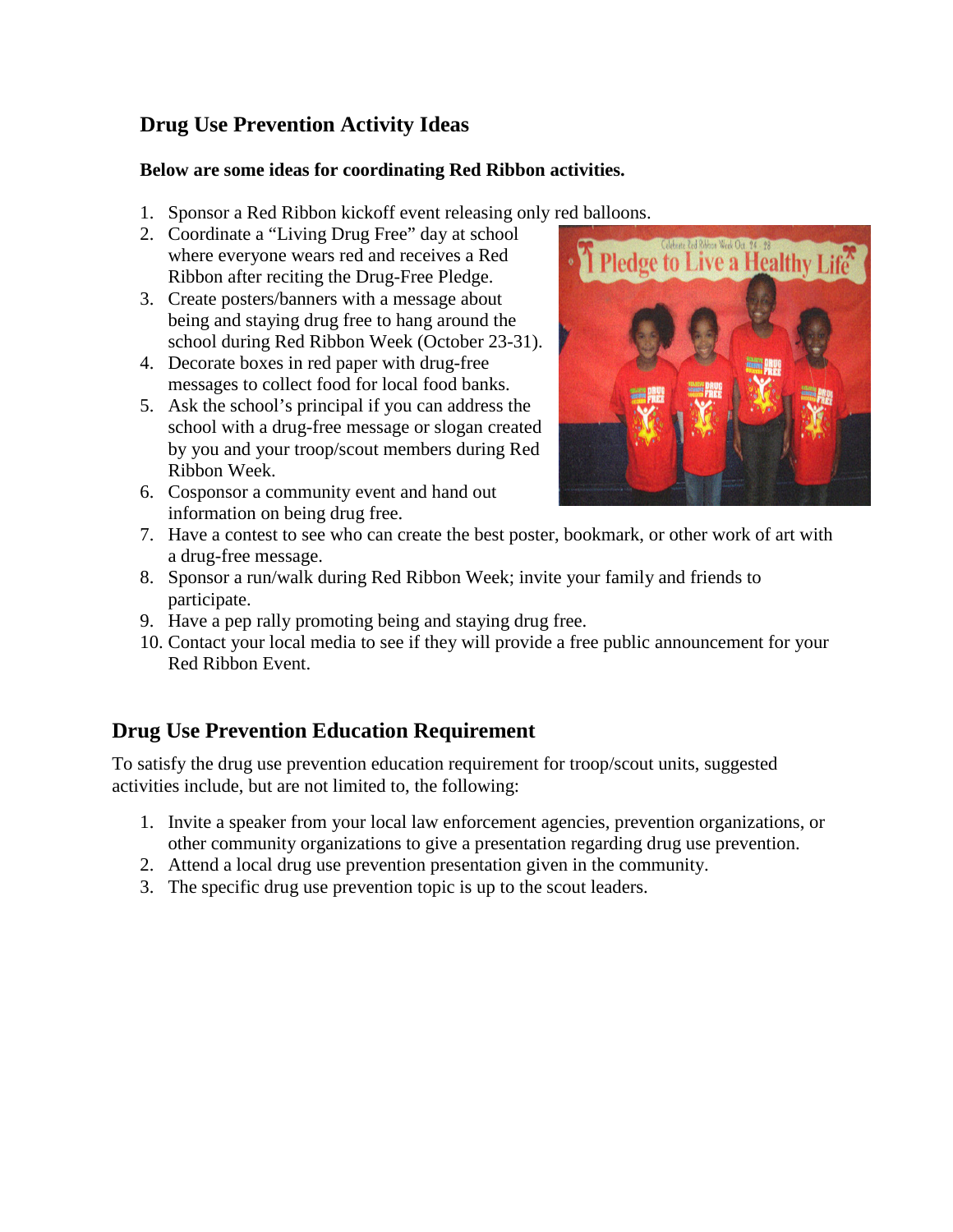## **MARKETING TOOLS**

As an unfunded initiative, the scouting units and troops must print or purchase their promotional materials. To offset costs, DEA has developed some graphic designs and marketing tools that are available at [www.GetSmartAboutDrugs.com.](http://www.getsmartaboutdrugs.com/)



## **Red Ribbon Patch Program Image**

### **Suggested Promotional Items**

The following is a list of some cost efficient promotional items that may be used in promoting your Red Ribbon Patch Program campaign.

| <b>POSTER</b>   | This is a good way to promote your event and provide your audience<br>with information on "Living Drug Free" and Red Ribbon Week. A flyer<br>has been designed by DEA and is available for download in the Red<br>Ribbon Patch Program Marketing Toolkit.                                                                                |
|-----------------|------------------------------------------------------------------------------------------------------------------------------------------------------------------------------------------------------------------------------------------------------------------------------------------------------------------------------------------|
| <b>RIBBONS</b>  | Incorporate drug-free message and design. Hand out to participants at<br>Red Ribbon rallies. You may use the patch or other designs provided<br>and include a message such as "Living Drug Free" on the ribbon. The<br>cost for this item may be relatively inexpensive in your local<br>community.                                      |
| <b>STICKERS</b> | Incorporate drug-free message. Hand out to participants at Red Ribbon<br>rallies. You may use the patch or other designs and include a message<br>such as "Living Drug Free" on the sticker. The cost for this item may be<br>relatively inexpensive in your local community.                                                            |
| <b>T-SHIRTS</b> | Serves as an identifying element for the scouts during their Red Ribbon<br>Week rallies. May be used as special giveaways at the rallies. You may<br>use the patch or other designs and include a message such as "Living<br>Drug Free" on the t-shirt. The cost for this item may be relatively<br>inexpensive in your local community. |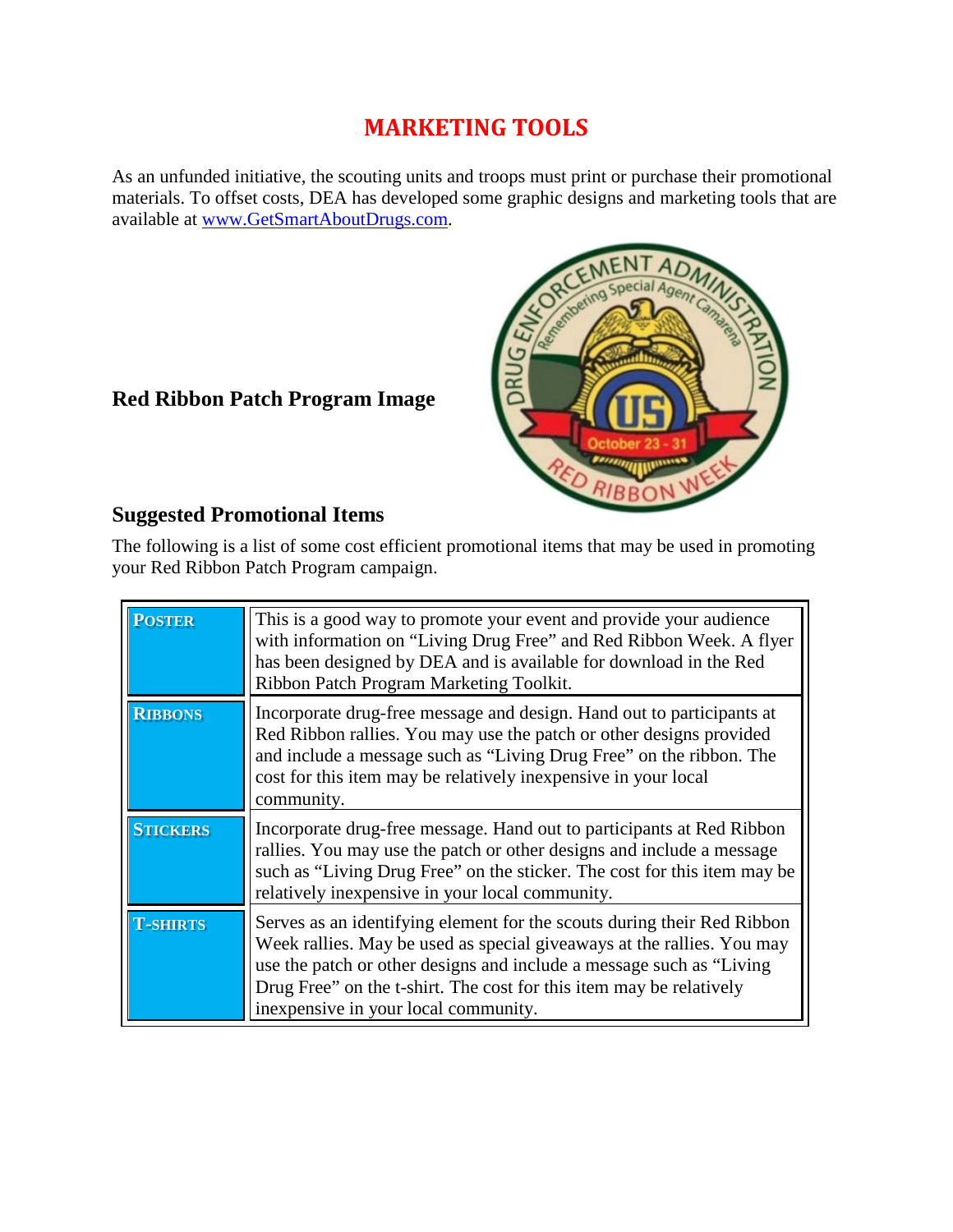#### **Press Release**

A sample press release is available online in the Scout Leader Toolkit at [www.GetSmartAboutDrugs.com.](http://www.getsmartaboutdrugs.com/)

### **Publicizing Your Event**

To publicize your event, it is important to know the media in your area. Here are some ideas:

- Determine who writes the local columns in the newspapers.
- Mail and call your local radio and TV stations well in advance and send reminders with any updates two days before your event.
- Radio and television media may have different staff working on the weekend. If your event is on the weekend, pitch your event to the weekend staff.
- Make sure to include your contact information at the top of all media materials, including e-mail address and phone numbers.
- Follow through with phone calls before and after you send materials.
- Make sure to take pictures of your event. Visually appealing images are a good way to attract coverage and are a great compliment to newspaper articles.
- A sample public service announcement is available online in the Scout Leader Toolkit at [www.GetSmartAboutDrugs.com.](http://www.getsmartaboutdrugs.com/) Scouting units may use and modify the public service announcement script as appropriate.

#### **Do not give up.**

**If the first person is not interested, try another contact at the radio or television station.**

#### **Photographs, Newspaper Articles, Handouts, and Posters**

You are encouraged to submit photos, newspaper articles, handouts, and posters to describe your Red Ribbon activities for use in future promotional items. **Please note that attachments and photos will not be returned.**

- 1) All photos must include a copy of a signed Media Waiver Agreement, available online at www.Get SmartAboutDrugs.com under the Scout Leader Toolkit.
- 2) Scanned and signed media wavers may be e-mailed to [Community.Outreach@usdoj.gov](mailto:Community.Outreach@usdoj.gov) or mailed to the address below. If mailing pictures, please include the Media Waiver Agreement along with the pictures.

| 3) Mailing Address: | <b>DEA</b> Headquarters                                   |
|---------------------|-----------------------------------------------------------|
|                     | Community Outreach and Prevention and Support Section (W- |
| 12116)              |                                                           |
|                     | <b>ATTN: Red Ribbon Patch Program</b>                     |
|                     | 8701 Morrissette Drive                                    |
|                     | Springfield, VA 22152                                     |